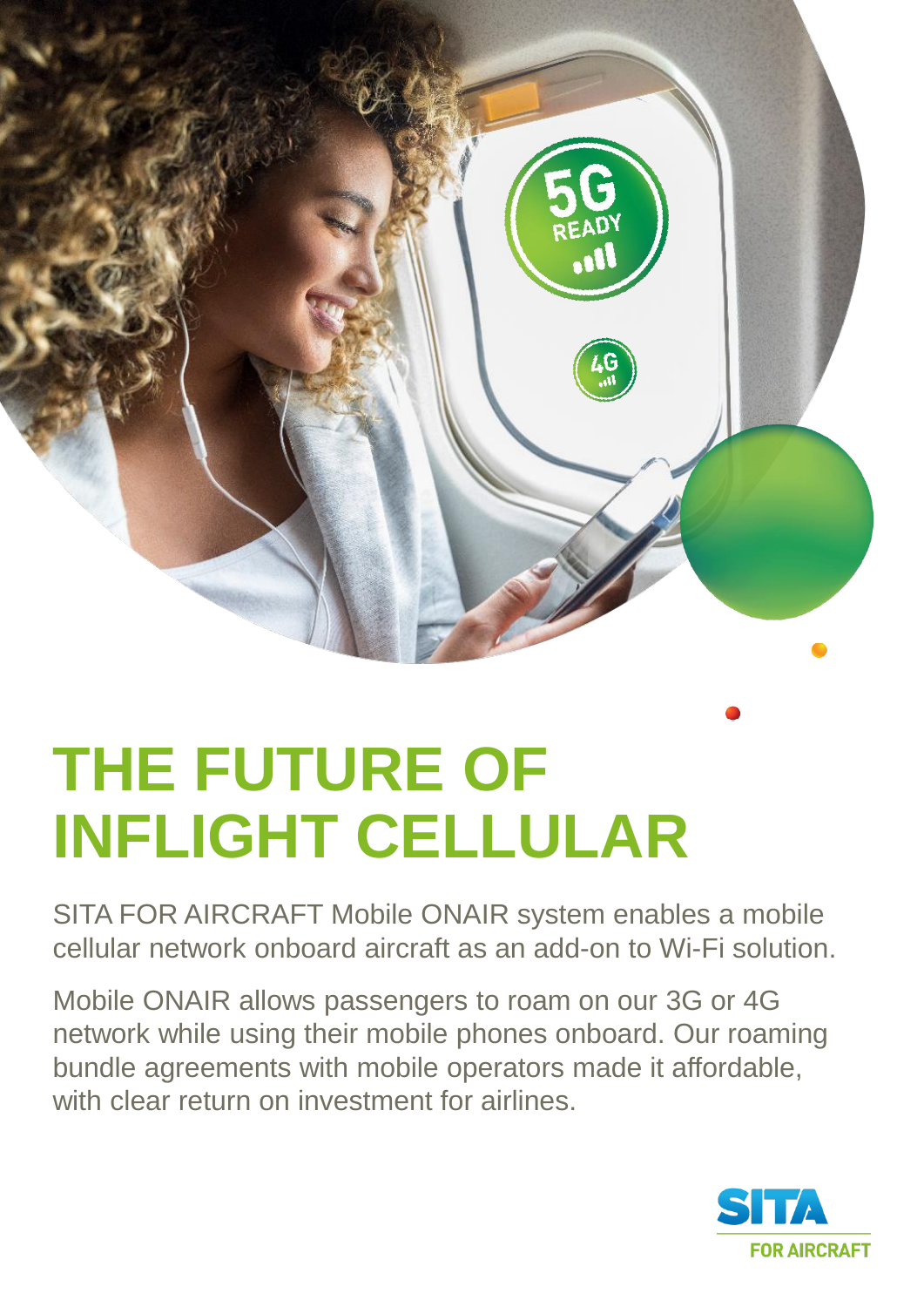





## **MOBILE ONAIR 4G**

Offers a global inflight connection, enabling passengers to use their mobile phone network, exactly as if they were on the ground.

## Mobile ONAIR 4G **Small Cell Unit**

- Addition to Wi-Fi service
- Versatile 3G/4G solution & 5G-NR ready

This unit enables a mobile cellular network onboard aircraft as an add-on to Wi-Fi. It can be easily integrated to any connectivity server and aircraft backhauling system (satellite or Air-to-Ground). The unit operates in and allows for switching between 3G or 4G modes. It is ready to support future technology such as 5G-NR.



| <b>Services</b><br>available with<br><b>Mobile ONAIR 4G</b> | • Mobile data over 3.5G or 4G<br>• Voice calls<br>• SMS (including Welcome SMS)                                                                                                                                                                            |                                                                                                                                                 |
|-------------------------------------------------------------|------------------------------------------------------------------------------------------------------------------------------------------------------------------------------------------------------------------------------------------------------------|-------------------------------------------------------------------------------------------------------------------------------------------------|
| <b>Cellular features</b>                                    | • 3.5G 2100 MHz: HSPA 21/5.75 Mbps<br>• 4G 1800 MHz: 150/50 Mbps, VoLTE, CSFB, 2x2 MIMO<br>• 5G-NR ready<br>• Software Defined Radio<br>• TX power levels max 24dBm                                                                                        |                                                                                                                                                 |
| <b>Specifications</b>                                       | Dimensions:<br>Weight:<br>Qualification:<br>Connectors:<br>Power:<br>Power Consumption max:<br>MTBF:<br>• Leaky feeders not required<br>• Installed under cabin ceiling panels<br>• Natural convection - no active cooling<br>• Status information via LED | 241x 273x 55 mm<br>3.45 kg<br>DO-160G, (ABD100 compliant)<br>2 Gbit Ethernet ports, 2 TNC RF Antenna ports<br>115VAC @400Hz<br>45W<br>20,000 FH |